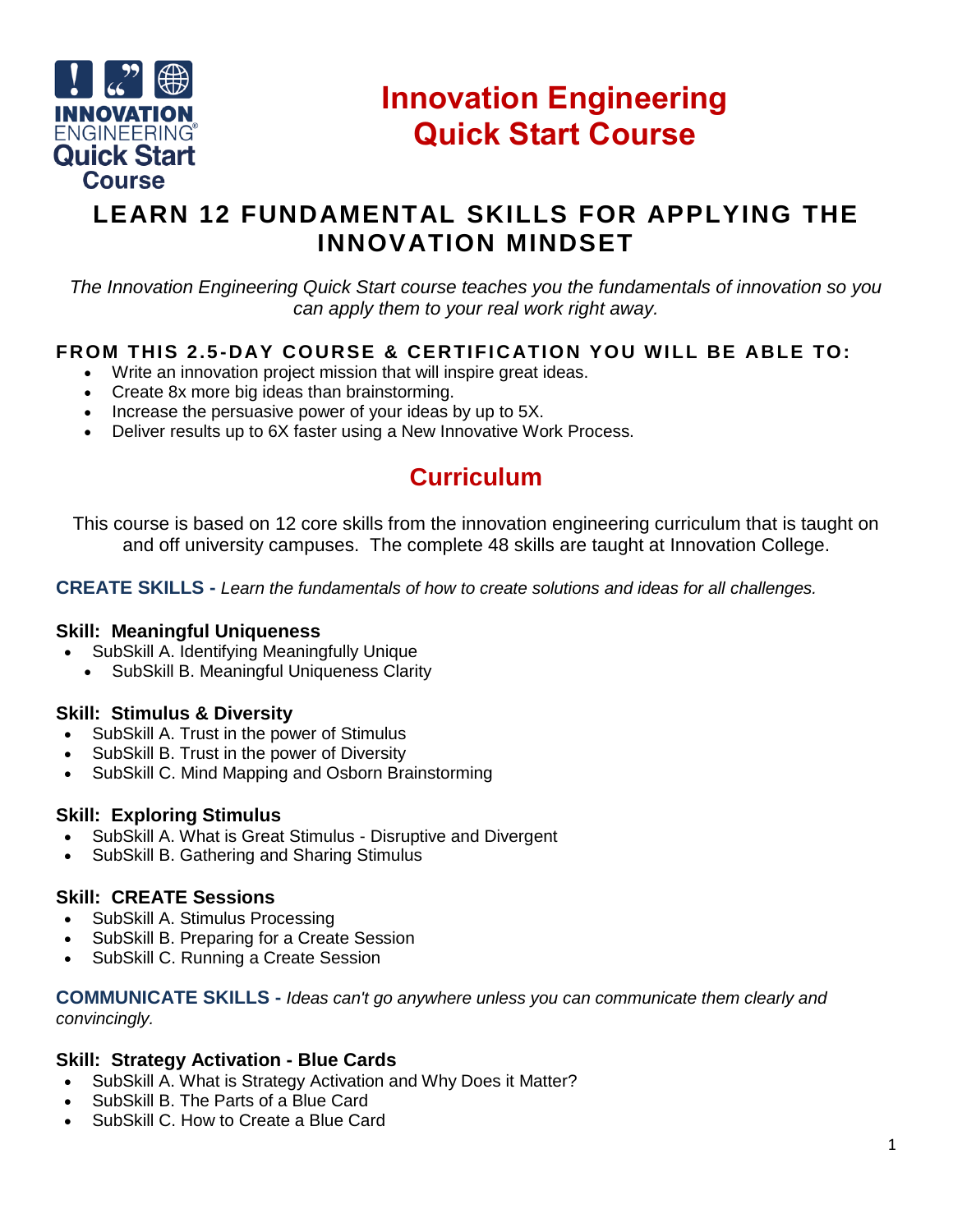#### **Skill: Concept Writing - Yellow Cards**

- SubSkill A. What is a Yellow Card & Why Does it Matter?
- SubSkill B. The Parts of a Yellow Card Problem, Promise, Proof
- SubSkill C. The Parts of a Yellow Card Cost, Name, Headline
- SubSkill D. How to Write a Yellow Card

#### **Skill: Concept Improvement**

- SubSkill A. Clarity & Focus
- SubSkill B. Synergy
- SubSkill C. Factual Wisdom on Increasing Writing Success

#### **Skill: Estimating Concept Value**

- SubSkill A. Why Estimating Matters
- SubSkill B. Fermi Estimating Mindset
- SubSkill C. How to Forecast Sales

#### **COMMERCIALIZE SKILLS -** *Learn how to take an idea and transform it into a reality.*

#### **Skill: Plan, Do, Study, Act**

- SubSkill A. Plan & Do
- SubSkill B. Study & Act

#### **Skill: PDSA Best Practices**

- SubSkill A. Roles & Workflow
- SubSkill B. Risk Management

#### **Skill: PDSA Concept Prototypes**

- SubSkill A. Why Prototype
- SubSkill B. Best Practices

#### **Skill: PDSA Functional Prototypes** *(Jump Start innovation in your job instantly)*

- SubSkill A. Principles
- SubSkill B. Best Practices

## **How It Works**

### **STEP 1**

### **CONVENIENT ONLINE CL ASS PRE-WORK**

Before attending the IE Quick Start you will use a private Innovation Engineering Labs portal to complete 32 short digital classes on the fundamentals of how to create, communicate, and commercialize meaningfully unique solutions to your challenges. Each digital class contains a video explaining the concept of a skill followed by a short quiz.

### **STEP 2**

### **PRACTICAL "HANDS ON" CLASSES**

Join your fellow classmates at the 2.5 days of LIVE in class work to make the digital learning real. You'll roll your sleeves up and work through hands on interactive experiences that help you learn how to apply the skills you learned in the pre-work. You'll work in small teams that constantly change throughout the course. Coaches will guide your work while you get live feedback from online instructors that grade your submissions.